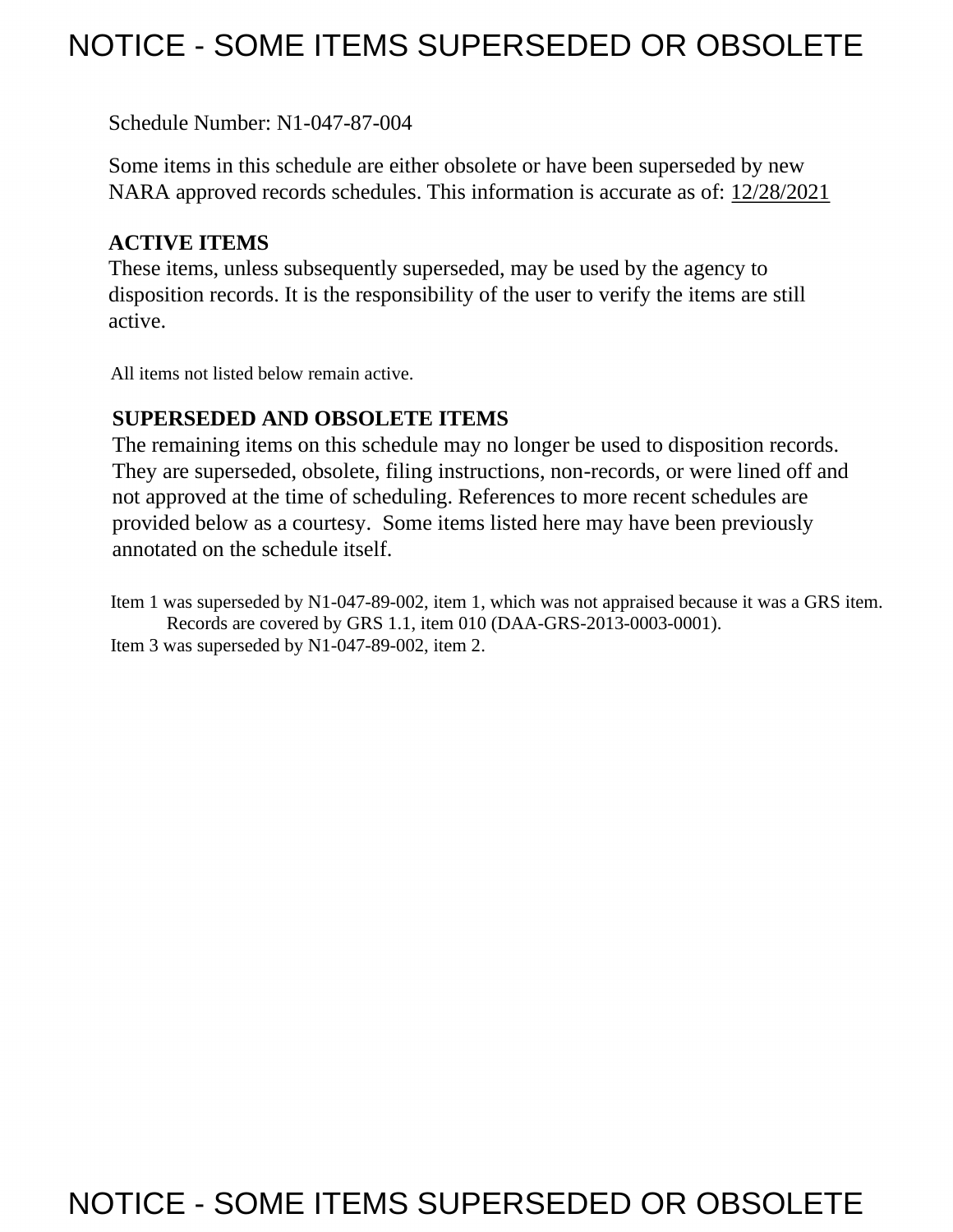| <b>REQUEST FOR RECORDS DISPOSITION AUTHORITY</b><br>(See Instructions on reverse) |                        | <b>LEAVE BLANK</b><br><b>JOB NO</b>                                                                         |  |  |
|-----------------------------------------------------------------------------------|------------------------|-------------------------------------------------------------------------------------------------------------|--|--|
|                                                                                   |                        |                                                                                                             |  |  |
| 1 FROM (Agency or establishment)                                                  |                        | NOTIFICATION TO AGENCY                                                                                      |  |  |
| Department of Health & Human Services                                             |                        | In accordance with the provisions of 44 USC 3303a                                                           |  |  |
| 2 MAJOR SUBDIVISION                                                               |                        | the disposal request, including amendments, is approved                                                     |  |  |
| Social Security Administration                                                    |                        | except for items that may be marked "disposition not<br>approved" or "withdrawn" in column 10 If no records |  |  |
| 3 MINOR SUBDIVISION                                                               |                        | are proposed for disposal, the signature of the Archivist is                                                |  |  |
| Office of Disability                                                              |                        | not required                                                                                                |  |  |
| 4 NAME OF PERSON WITH WHOM TO CONFER                                              | <b>5 TELEPHONE EXT</b> | <b>ARCHIVIST OF THE UNITED STATES</b><br>DATE                                                               |  |  |
|                                                                                   |                        | $7 - 29 - 57$                                                                                               |  |  |
| William H. Jones                                                                  | 934-5770               |                                                                                                             |  |  |
| <b>6 CERTIFICATE OF AGENCY REPRESENTATIVE</b>                                     |                        |                                                                                                             |  |  |

I hereby certify that I am authorized to act for this agency in matters pertaining to the disposal of the agency's records, that the records proposed for disposal in this Request of  $\frac{3}{2}$  page(s) are not now needed fo agency or will not be needed after the retention periods specified, and that written concurrence from the General<br>Accounting Office, if required under the provisions of Title 8 of the GAO Manual for Guidance of Federal Age attached

A GAO concurrence  $\Box$  is attached, or  $\Box$  is unnecessary

| <b>B</b> DATE                                  | C. SIGNATURE OF AGENCY REFRESENTATIVE                                                                                                                                                                                                                                                                                                                                                                                                                                                                                                                                                                                        | <b>D TITLE</b>                        |                                                   |                                          |
|------------------------------------------------|------------------------------------------------------------------------------------------------------------------------------------------------------------------------------------------------------------------------------------------------------------------------------------------------------------------------------------------------------------------------------------------------------------------------------------------------------------------------------------------------------------------------------------------------------------------------------------------------------------------------------|---------------------------------------|---------------------------------------------------|------------------------------------------|
| 4/20/87                                        | hory Xial<br>Dr. George Deal                                                                                                                                                                                                                                                                                                                                                                                                                                                                                                                                                                                                 | Department Records Management Officer |                                                   |                                          |
| $\overline{\phantom{a}}$<br><b>ITEM</b><br>NO. | 8 DESCRIPTION OF ITEM<br>(With Inclusive Dates or Retention Periods)                                                                                                                                                                                                                                                                                                                                                                                                                                                                                                                                                         |                                       | 9 GRS OR<br><b>SUPERSEDED</b><br>JOB<br>CITATION  | 10 ACTION<br>TAKEN<br>(NARS USE<br>ONLY) |
|                                                | Vocational Rehabilitation Reimbursement Case Processing<br>System Records                                                                                                                                                                                                                                                                                                                                                                                                                                                                                                                                                    |                                       |                                                   |                                          |
|                                                | These records are used to determine whether a state vocational<br>rehabilitation agency (VRA) or alternate participant can be<br>reimbursed for the cost of vocational rehabilitation (VR)<br>services provided to individuals while they are entitled to<br>or eligible for Social Security benefits and/or Supplemental<br>Security Income (SSI) payments based on disability or blindness.<br>The records consist of the hardcopy claim from the VRA for<br>reimbursement of VR services, and electronic master file and<br>control file of the claim and a subfile used for producing<br>management information reports. |                                       |                                                   |                                          |
|                                                | Case Folders<br>ı.                                                                                                                                                                                                                                                                                                                                                                                                                                                                                                                                                                                                           |                                       |                                                   |                                          |
|                                                | These files contain the signed claims from the VRA,<br>evidence of employment, master beneficiary/supplemental<br>security record (MBR & SSR) printouts, SSA's<br>certification that the individual worked the required<br>amount of time, and the worksheet used to compute the<br>amount of payment.                                                                                                                                                                                                                                                                                                                       |                                       |                                                   |                                          |
|                                                | Proposed Retention<br>Destroy 6 years, 3 months after close of the fiscal year                                                                                                                                                                                                                                                                                                                                                                                                                                                                                                                                               |                                       | GRS 6-1-a                                         |                                          |
|                                                | in which final adjudication was made (GRS 6-1-a).                                                                                                                                                                                                                                                                                                                                                                                                                                                                                                                                                                            |                                       |                                                   |                                          |
|                                                | agency, NCF, NNF NNSR                                                                                                                                                                                                                                                                                                                                                                                                                                                                                                                                                                                                        | 7-30-87                               |                                                   |                                          |
| 115-108                                        | NSN 7540-00-634-4064                                                                                                                                                                                                                                                                                                                                                                                                                                                                                                                                                                                                         | TRT                                   | STANDARD FORM 115 (REV 8-83)<br>Prescribed by GSA |                                          |

FPMR (41 CFR) 101-11 4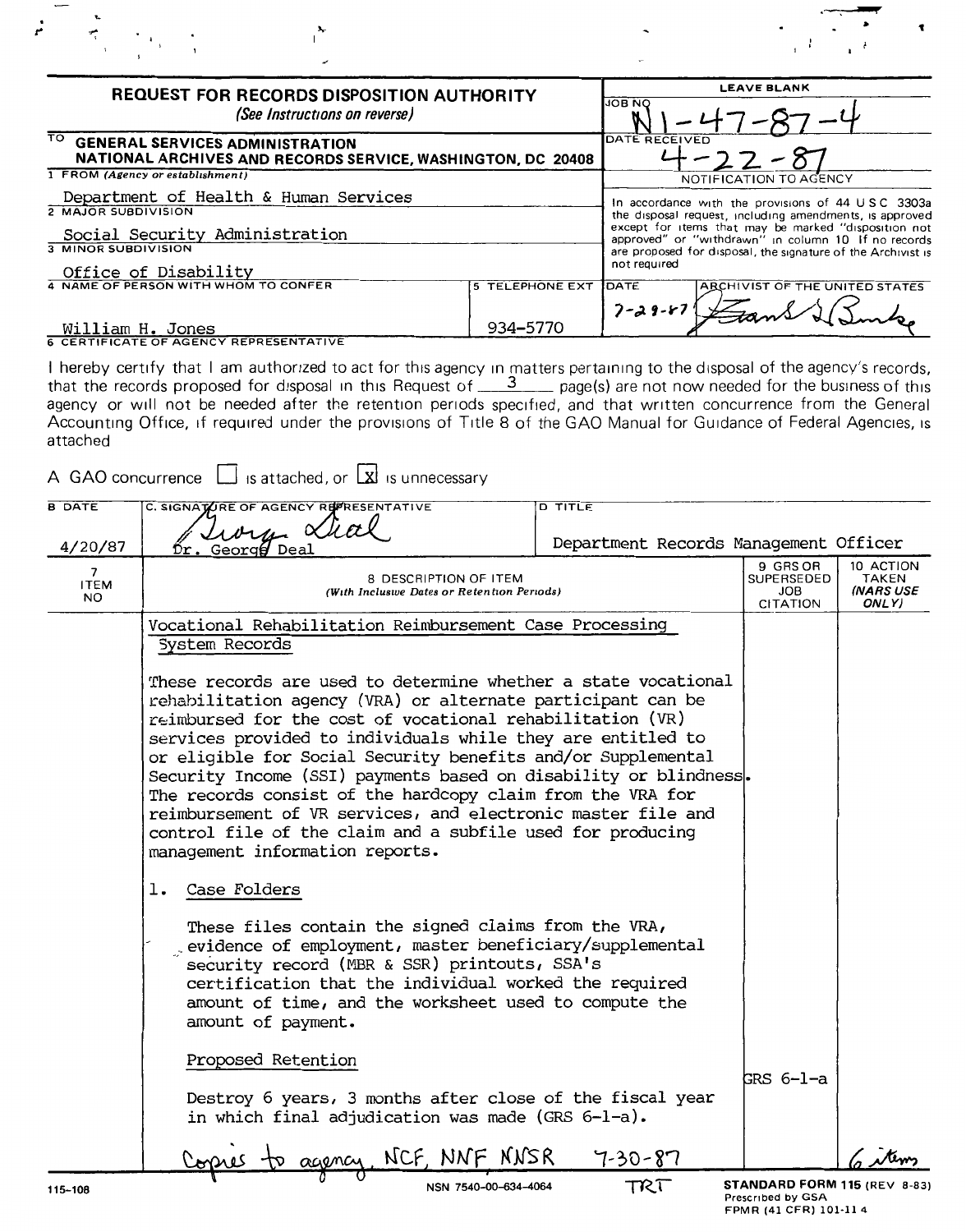$\mathbf{r}$ <sup>1</sup>

## 2. Management Information Reports

These reports are published quarterly by the Agency and are cumulative; thus, the fourth quarter report serves as an annual report. They contain statistical and fiscal data on the number of VR cases. The information published in these reports is more detailed than other VR published data.

#### Proposed Retention

- a. Fourth Quarter Summary (Annual) Report: Permanent. Offer one copy of each report to the National Archives in **70**-year blocks.
- b. Other quarterly reports and other office copies of fourth quarter report:

Dispose of when no longer needed.

3. ... . - - , ~ ~ . ... <sup>~</sup> Vocational Rehabilitation Claim Reimbursement Master System

This electronic master system *is* created from the claims received from the VRAs and supplemented by data from other SSA systems such as the MBR and SSR. Each file on the system contains records about the individual receiving VR services and his or her SSA claim.

#### Proposed Retention

Drop individual files from system 48 years after final action. (Forty-eight years is the period of time (from age 18 through 65) in which an individual may be eligible for VR services. This retention period will ensure that records of individuals will be preserved through recurring periods of pay status for SSA claims and potential VR services.)

### 4. Management Information Database

This database is derived from the Master System (above) and has been purged of all personal data. It is used to generate the quarterly management information reports.

#### Proposed Retention

Archive each database used to create Fourth Quarter Summary Reports and destroy when 15 years old.

Ħ л

t